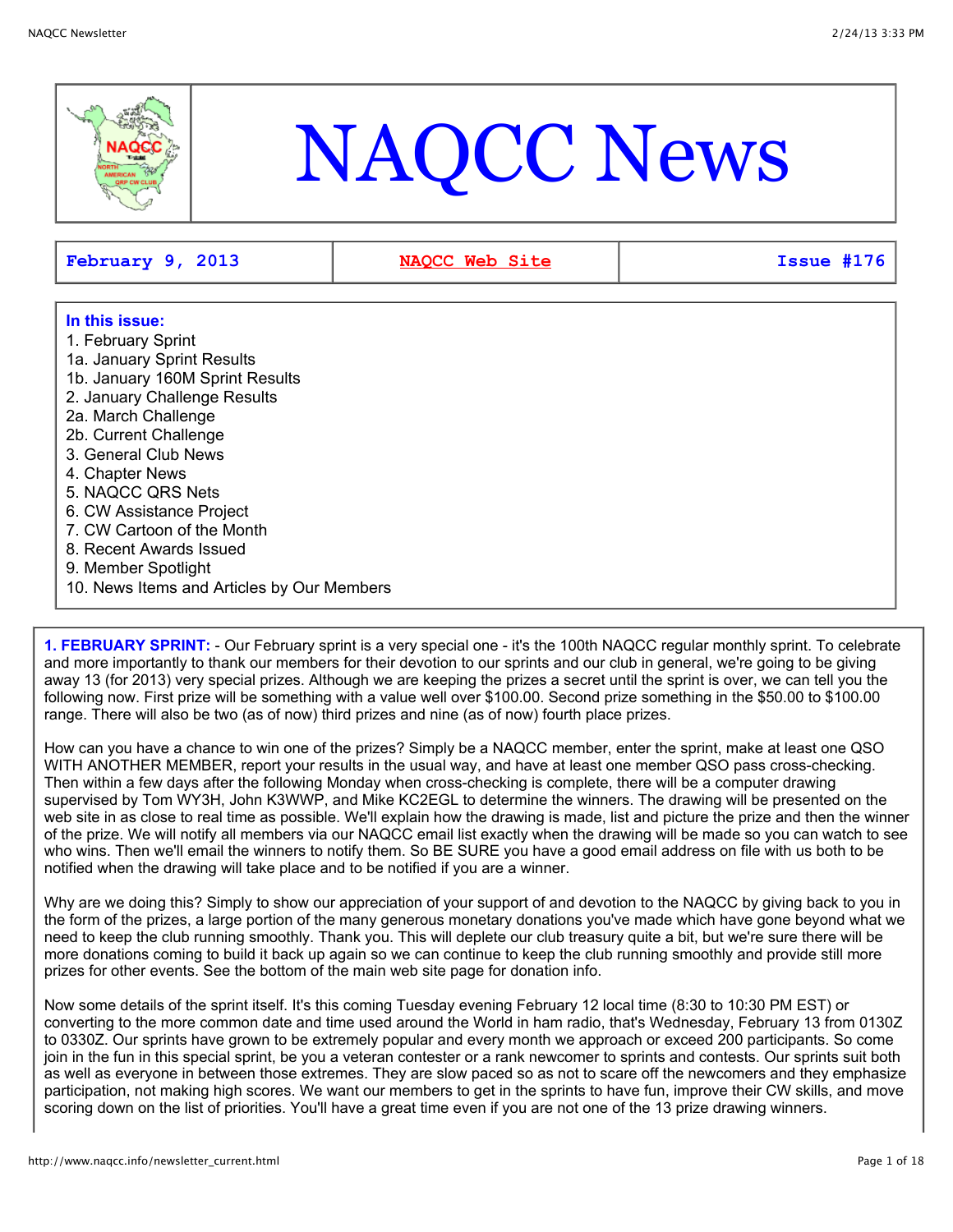Be prepared for a lot of activity on 80 meters again this month, but you might want to check 40 before heading down to 80. It is picking up now from its winter doldrums. There's not too much hope for activity on 20 except for the western part of the country, but it wouldn't hurt to check, especially if you are one of the ones with a big and/or high antenna for that band.

Our 2nd and 3rd place certificate scheme seems to be working well, although some divisions have not had the required participation to take advantage of this. Remember a division needs 10 participants to warrant a 2nd place certificate and 20 participants for both 2nd and 3rd place certificates.

As we always add, please read all the info in the Contests/Sprints section of the NAQCC web site so you will know everything you need to know about our sprints.

[Here's the link you need to get started.](http://www.naqcc.info/contests.html)

#### **TAN OF WARRANT**

**1a. JANUARY SPRINT RESULTS:** - Conditions were very poor for our January sprint. Still we had a great turnout with 112 logs submitted from 161 participants - a tribute to the loyalty and dedication of our members. Let's get straight to the results which show how things were, much quicker and more concisely than added words here.

| <b>Stats</b>      | <b>Month</b> | ∣Current∥Previous∥All-Time<br><b>Month</b> | <b>Record</b> | Mo/Yr |
|-------------------|--------------|--------------------------------------------|---------------|-------|
| Logs              | 112          | 148                                        | 148           | 12/12 |
| Participants      | 161          | 221                                        | 221           | 12/12 |
| <b>Total QSOs</b> | 1,365        | 2,234                                      | 2,484         | 4/12  |
| Hour 1 QSOs       | 745          | 1,152                                      | 1,254         | 4/12  |
| Hour 2 QSOs       | 620          | 1,082                                      | 1,230         | 4/12  |
| 20M QSOs          | 34           | 8                                          | 1,056         | 8/12  |
| 40M QSOs          | 349          | 853                                        | 1,534         | 4/12  |
| <b>80M QSOs</b>   | 982          | 1,373                                      | 1,373         | 12/12 |
| Avg QSOs per stn  | 12.2         | 15.1                                       | 19.3          | 9/11  |

| <b>CERTIFICATES</b>            |        |                   |                  |  |  |
|--------------------------------|--------|-------------------|------------------|--|--|
| <b>SWA Category</b>            |        |                   |                  |  |  |
| <b>Division</b>                | 1st    | 2nd               | $ \mathsf{3rd} $ |  |  |
| W1                             | K1IEE  | K1YAN             |                  |  |  |
| W <sub>2</sub>                 | W2SH   | K <sub>2</sub> ZC |                  |  |  |
| W <sub>3</sub>                 | K3WWP  |                   |                  |  |  |
| <b>W4</b>                      | K4ORD  | WG8Y              |                  |  |  |
| W <sub>5</sub>                 | W5YDM  | N5GW              |                  |  |  |
| W <sub>6</sub>                 | N6VOH  |                   |                  |  |  |
| W7                             | K9JWV  | K5TRI             |                  |  |  |
| W <sub>8</sub>                 | W8DW   | NF8M              |                  |  |  |
| W <sub>9</sub>                 | W9ILF  |                   |                  |  |  |
| W <sub>0</sub>                 | K9OSC  |                   |                  |  |  |
| Canada                         | VE3RCN |                   |                  |  |  |
| <b>DX</b>                      |        |                   |                  |  |  |
| <b>Other Categories</b>        |        |                   |                  |  |  |
| Gain                           | K4BAI  |                   |                  |  |  |
| First time entrant high scorer | WA2NYY |                   |                  |  |  |
| Paddle/bug handle - K1/K2 knob |        |                   |                  |  |  |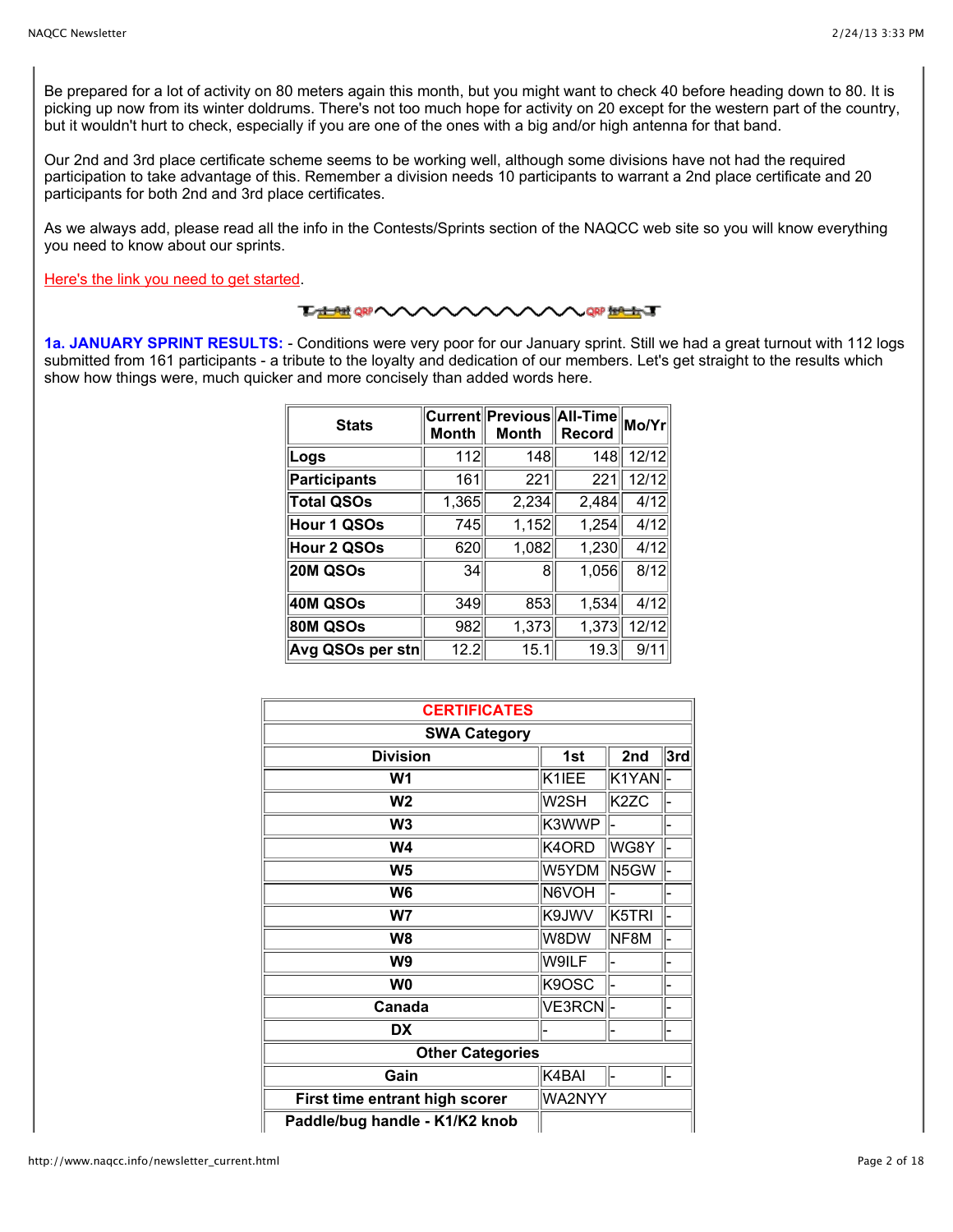**insert drawing WA2WUH** 

Congratulations to all including winners and non-winners. Actually there are no non-winners. Everyone who participated AND SENT IN A LOG is a winner because you have helped add to our voice shouting the praises of CW and QRP that shows the ham radio world that there are still many folks using and enjoying CW on the ham bands. That's one of our main goals here at the NAQCC.

Very special thanks to those who reported their results even though they made only a few QSO's. Your reports are equally important.

This month 10 stations who didn't submit a log showed up 5 to 46 times in the 111 logs we cross-checked. Hopefully they and many others will be back next month AND submit a log. Remember submitting a log doubles the strength of your statement that you support CW operation.

We welcome these 5 hams who submitted a sprint log for the first time. We hope they will continue to participate and report their results:

WA2NYY W5EST WU1V KD7HXN N1MB

GOLDEN LOGS. This feature of our sprints continues to be immensely popular among members. As N3PDT said, "...I get as much pleasure from turning in a Golden Log as I do my score...". Many others seem more concerned with being a GOLDEN LOG than getting a big score. I get many comments along those lines. If there is still anyone who doesn't know, a GOLDEN LOG is a log in exactly the correct format as defined in the rules with every bit of info correct. Instead of penalizing mistakes, we reward perfection with a GOLDEN LOG listing.

There is a prize awarded to the one who has the most GOLDEN LOGS each year. In case of a tie, the one having the most total QSOs for the year will be the winner.

GOLDEN LOGS were submitted by 60 of 111 participants (one was a late log and not cross-checked) this month. To see if you're one of them, check the results page. It's the fifth month in a row we've had 60 or more GOLDEN LOGs.

Here's a Top 5 (+ ties) list of most GOLDEN LOGs in 2013:

1 - tie among 60 members

Thanks to all GOLDEN LOGgers for making my cross-checking job that much easier. Remember anyone can submit a GOLDEN LOG with just a bit of effort and checking on their part before submitting.

Here's a summary (through the latest sprint) of the number of GOLDEN LOGS:

| Year  | #GLs | #Logs | <b>%GOLDEN</b> |
|-------|------|-------|----------------|
| 2010  | 402  | 1076  | 37.4           |
| 2011  | 544  | 1317  | 41.3           |
| 2012  | 707  | 1471  | 48.1           |
| 2013  | 60   | 111   | 54.1           |
| Total | 1713 | 3975  | 43.1           |

So you see we're above average this year and the percentage has increased each year. That's rewarding to see as it means our members are getting better at log keeping and log submitting. Congratulations!

Full sprint info [here.](http://www.naqcc.info/contests.html)

#### **℡<del>℡</del>⅏へへへへへへ**へ **AAAA** QRP ##E#ET

**1b. JANUARY 160M SPRINT RESULTS:** - We had a second sprint in January and it proved to be quite successful with some pretty good conditions unless you were plagued by local QRN as I was. We don't keep extensive stats for our 160M and mW sprints, but there were 46 logs submitted, the third best for a 160M sprint behind 54 in Jan 2011, and 49 in Jan 2012. That may show something I've noted over the years - 160M conditions seem to deteriorate with increasing sunspots. For some reason a couple members combined our special sprints and thought this was a 160M mW sprint. No, we're not that cruel. It's tough enough with 5 watts on 160M.... however here's what NI8N emailed to our awards manager KK1X, "Thanks John, I have to tell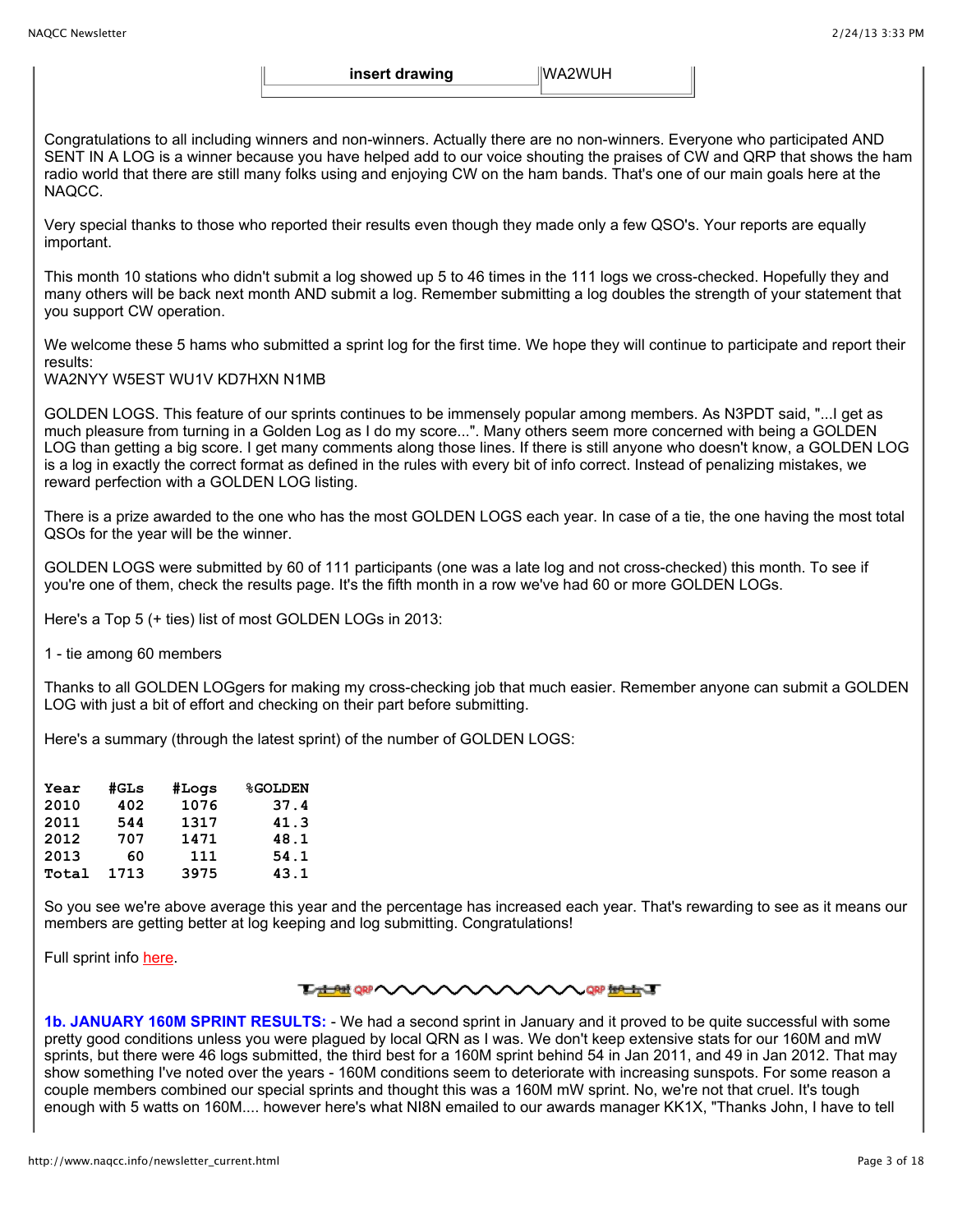you a funny story about this. My friend, Mike, N8IUP, told me it was a Milliwatt sprint, so I ran 900 milliwatts. I wonder what I could have done with 5 watts?? Hihi, 73 Jack, NI8N".

Other details of the sprint can be found on the results page on the web site.

#### **Tatted OR ANAVA THAN UP ANY**

**2. JANUARY CHALLENGE RESULTS:** - The combination rag chew / key manufacturer alphabet challenge proved very popular. We don't have complete results as the deadline for submitting results hasn't passed yet, but as of now there have been 11 reports submitted. According to comments, the idea of adding bonus rag chew letters to an alphabet challenge seemed to be a good thing. Perhaps we'll consider that again for some future alphabet challenges. Encouraging rag chewing is a good thing since rag chewing provides more on-air CW than simply exchanging club numbers for example. That's why our Friendship Club also encourages rag chewing.

Full Challenge results can always be found [here.](http://www.naqcc.info/challenges.html)



**2a. MARCH CHALLENGE:** - This is a tribute to the couple of times the WPA Chapter of the NAQCC has operated from the submarine Requin in Pittsburgh. It's an alphabet challenge involving submarine names starting with the Requin. In fact in checking the rules page just now, I see that's the only name we have listed this far, so we need more. If you would like to add a sub to the list email us at NAQCC33@WINDSTREAM.NET with the subject "Submarine Challenge". I guess Bob K9OSC is psychic because as I was proofreading the newsletter before publishing it, I received an email from him suggesting a sub name. Thanks Bob.

#### **THE OF A WARRANT**

**2b. CURRENT CHALLENGE:** - I guess it has become somewhat of a tradition for our February challenge to be a Groundhog challenge. Just like the Thanksgiving challenge in November. So once again in 2013 we are challenging you to make the names of groundhogs from letters in the calls of stations worked during February. Have fun and good luck getting the 80 required letters to complete all the names! It's not hard and as of typing this on Feb 5th, I have over 60 of the letters already and finished on the 8th with two Ls from K1MLP. So get on the air and collect those letters.

Full challenge info [here.](http://www.naqcc.info/challenges.html)

**THE ORP NONONCON Label 100 AV** 

#### **3. GENERAL CLUB NEWS:**

 - A lot of QRPers enjoy building gear even to the point of building something, testing it briefly, then moving on to another building project. With that in mind, we're curious as to why no one has claimed a very interesting prize involving gear building. Those of you interested in building probably know that one of the very best construction projects when construction involved more than combining a couple of 'chips', a capacitor, and resistor was the HBR series of receivers built by Ted Crosby W6TC (sk) in the 50's and 60's. We are offering a set of CDs describing in detail the history of the HBR receivers. How can you win it? Check the Prizes page in the main section of the NAQCC web site. You may find that you qualify for something else when you check. The paddle handles and Elecraft knob inserts handcrafted oH9nB by expert woodworker Gregg WB8LZG shown and described there have been very popular prizes over the past few years. Take a look, and if you haven't ever done so, explore the rest of the web site as well. Note especially the NAQCC items such as hats, tee shirts, plaques, QSL cards on the main page that are available to members to show their pride in being members.

 - There will be an article about the NAQCC in the upcoming March issue of CQ magazine which according to Rich W2VU will be hitting the newsstands and being mailed to subscribers sometime later this month. The article was written by Tom WY3H and me (K3WWP) after we received this from Cam N6GA - QRP Editor for the magazine who said, "CQ Magazine will be running its annual QRP Special Edition in the March issue this coming year, and I was wondering if you'd like to have some coverage for the NAQCC in this special issue. You guys have really become active with your nets, sprints, awards and other activities. Do you think you or one of your officers might be interested in writing something about the club?"

After submission, we received this prompt reply from W2VU, "...I just finished reading the article. It is excellent and will definitely go in the queue for the QRP Special..."

So if you are a CQ subscriber, keep an eye on your mailbox (or Internet) for the March issue. Or if you'r not a subscriber, I'm sure your local newsstand probably stocks CQ, or at least it should. Then be sure to share it with your non-NAQCC friends so they can see what they are missing.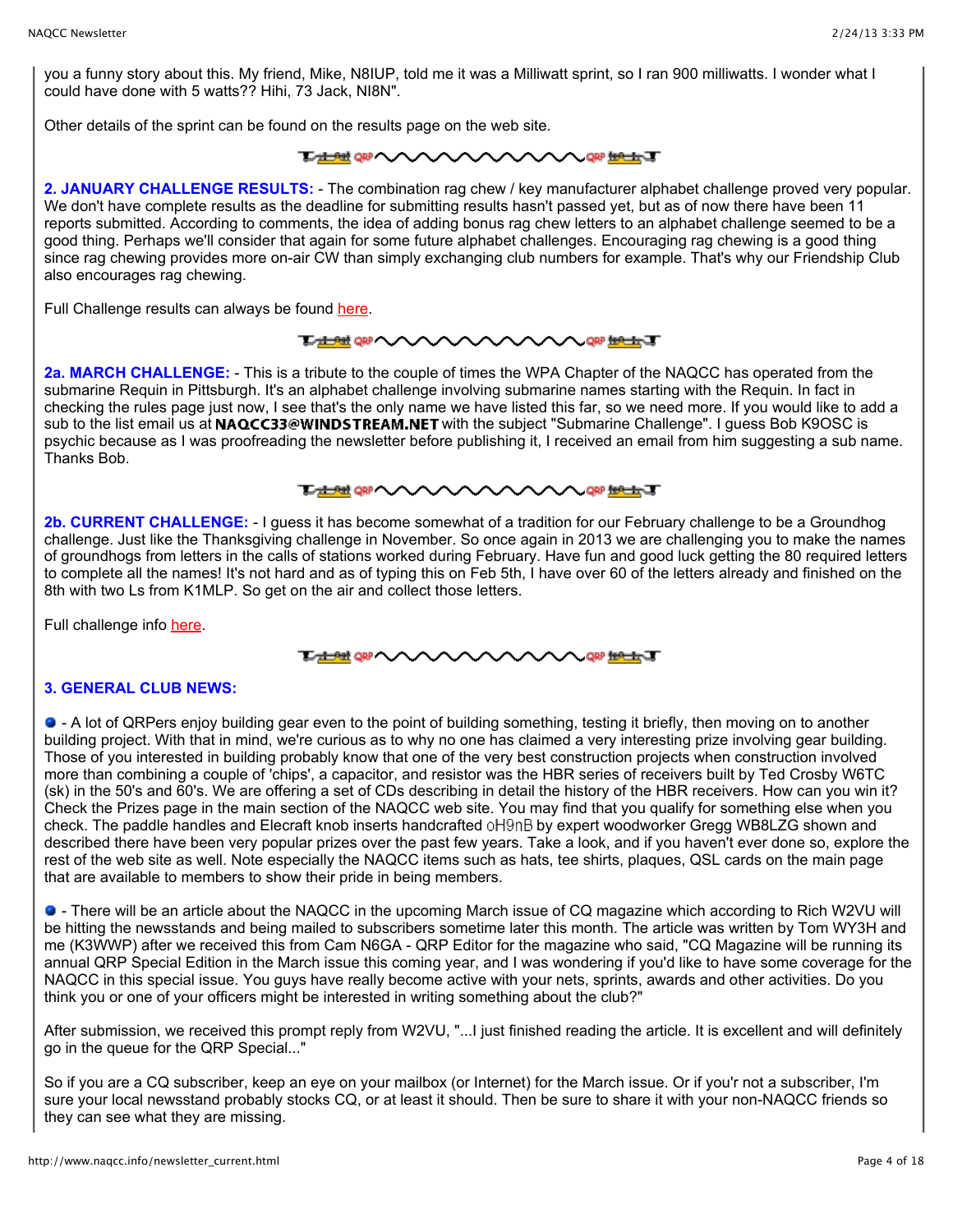Our thanks to CQ for the opportunity to get more publicity for the club so we can extend our mission of preserving CW on the ham bands.

 - Are you not interested in contesting? Well that's fine as we all have different interests in ham radio. Perhaps you always gloss over the first item or two in these newsletters about our sprints? Well, this month you may want to go back and read the first item as the February sprint coming up is a very special one - it's our 100th regular sprint. Because of that we are offering some very nice prizes as described in that item above.

 - We've gotten all our special event calls (N1A, N2A.....N9A, N0A) authorized and ready to go for our 9th anniversary week coming up in October running from the 6th through the 12th. If the VE system doesn't mess up as it has done in the past there should be no conflict with others wanting to use those calls that week. We should have exclusive use of them for the full week. It's not too early to sign up if you want to be one of the operators of the call for your particular area. If something happens and you can't operate then, you can always cancel. We'll be updating our special N#A Operation page in the main section of the NAQCC web site soon with info about this years event. As usual we already have three ops for the N3A call - WY3H, K3WWP, and KC2EGL. However we can use more for N3A. All other calls have no volunteers as yet since this is the first time we've mentioned this year's activity. So come on. Everyone who has been an op in the past has gotten nothing but enjoyment from the experience and we get many returning ops each year. I'm sure it would be a real thrill for someone who has never operated a special event call to be able to operate one of our calls, even for just a couple hours if that's all that time would permit.

To sign up, just send an email to **NAQCC33@WINDSTREAM.NET** with the subject "NAQCC Anniversary" stating your intention to be an operator.

We'll again be using our special scheduler where you can post your operating times in real time. That proved very successful last year. So successful that we are also providing that service the rest of the year as well. See the main page of the NAQCC web site for details.

 - All of our regular prizes such as the sprint drawing prize each month are now up to date. Mike KC2EGL had to drop a couple of winners from last year since they never replied to repeated emails asking which prize they wanted. Re-drawings were made for those months, and the results were better with two of the three new winners responding almost immediately.

This points up how important it is to you and to us that we have a good email address on file for you and that you have all our club addresses in your approved sender or white lists there.

You can tell if your address is good quite easily. If you are receiving our regular mailings on our email list (Sunday net reminders, newsletter promo, sprint promos plus other ones) then your address is good. If you have any doubt, just send us your good address to NAQCC33@WINDSTREAM.NET with the subject "Email address". Include your call sign AND membership number along with the good email address in the body of the email.

 - We're very pleased with the way members are encouraging their QRP CW friends to join the NAQCC. Many new applications are listing another member's call as how they found out about the club. We appreciate such help in the growth of the club.

 - Just a quick reminder we're continuing with the hidden call sign idea originally suggested by Bill KB3XS even though it's been a year (2/11/2012) now since anyone has claimed their prize. Only 10 out of 81 hidden calls have been found by their owner. Somewhere in this newsletter is a call sign of a member in a place that is definitely out of context and containing a mix of upper and lower case letters. If it is YOUR call sign and YOU find it, email NAQCC33@WINDSTREAM.NET BEFORE the publication date of the next newsletter (Mar 16) and win a gift certificate for 100 NAQCC QSL cards produced by the CheapQSLs.com company run by Hal K6RF (#0171) and donated by the NAQCC thanks to your generous monetary donations to the club. Cheap refers only to the price, not the quality of the cards. They are beautiful and a great way to show your pride in being a NAQCC member. See the main page of the web site to find out how to purchase your own cards.

#### <del>ᅚᇸᇸ</del>⅏へへ **WAREAUT**

## **4. CHAPTER NEWS:**

Here is where our club chapters present news about their chapter activities. We currently have four chapters - European, Texas, Western Pennsylvania, and Florida. We're looking forward to expanding that roster further, and we do have two more info packages out to folks wanting to form a chapter in their area, but we have yet to hear anything further from them. Chapters are more or less independent local gatherings organized by members in a geographical area and subject to a list of guidelines under the auspices of the NAQCC. If you would be interested in starting a chapter in your area, let us know and we'll send a copy of the guidelines. Remember our latest perk for Chapter members: Those who are members of one of our chapters can publicize any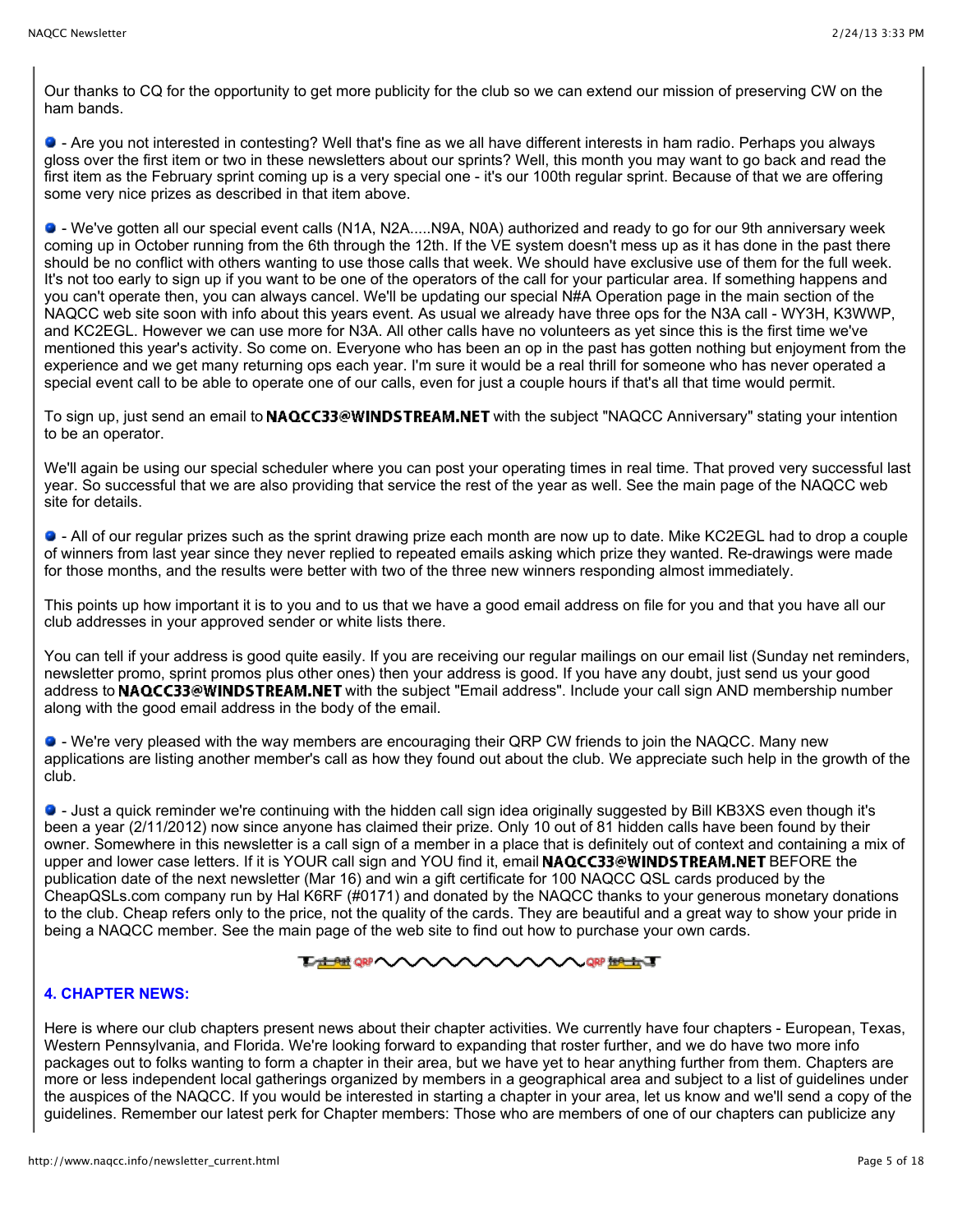portable operations done as a Chapter function similar to what WPA Chapter members Mike (KC2EGL), Don (K3RLL), and I (K3WWP) have been doing for our parkpeditions via our NAQCC email list. If there isn't yet a chapter in your area, you will have to form one to take advantage of this. Just send an announcement exactly as you want posted to NAQCC33@WINDSTREAM.NET and we will post it for you. Make the subject of the email "NAQCC portable operation" for

quickest action. Be sure to mention the Chapter somewhere in the announcement, and be sure to submit a write-up on your operation for posting in the Chapter News section of the newsletter. Such a write-up goes to **KD2MX@ARRL.NET** 

#### **NAQCC EUROPEAN CHAPTER:**



Items in this section are from EU Chapter President Matt MW3YMY unless otherwise credited. Questions or comments should go to MATT@MATTIRELAND.CO.UK The EU Chapter web site is at http://www.nagcceu.org/

Our next chapter sprint will be held on 18th February. Please support your local chapter and promote CW usage in Europe by taking part!

Also, the February challenge is now well under way. Check out the NAQCC-EU website for more information, the rules and how to submit your entry. [NAQCC-EU Challenge Info.](http://www.naqcc-eu.org/eu-challenge)

## **NAQCC FLORIDA CHAPTER:**

Items in this section are from the FL Chapter unless otherwise credited. Questions or comments should go to NAQCCFL@YAHOO.COM



The Florida Chapter of NAQCC held its January field event at Lake Diaz Park, a fairly remote but great radio location about 1.5 hours north of Orlando.

Thanks to helpful publicity through NAQCC, all members present were able to make multiple contacts including those with NAQCC members W0CML, KA8P, KB3ENU, W7GB. Listening to us from work was K4UPG.

Equipment used included a KX-1, HB-1B, FT-817 and a K-1 to a variety of antennas including a Buddipole, ground mounted fishing poles supporting inverted jumper Vees and a unique former trolling motor transom mount holding a 20' fishing pole at just the right angle for a 17 meter "L". Although used heavily, no layers of the ionosphere were damaged in this event.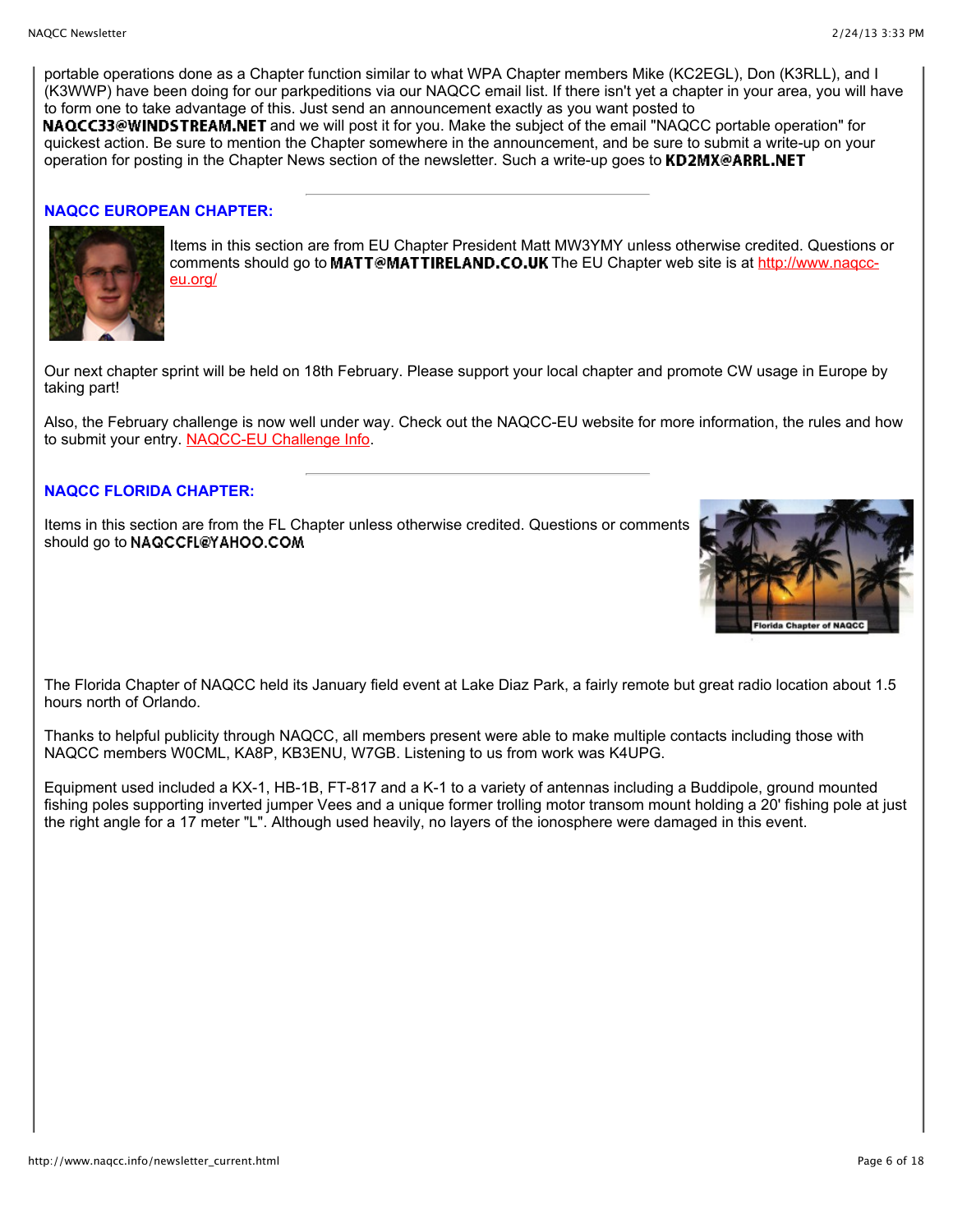

From L-R: K3RLL #1905, KG4LAL #6278, WB4OMM #5913, AB8GU & WB4MNK #5274 with our host lake in the background. Wondering about the "No Swimming" sign behind our illustrious group? This lake is home to many large alligators!

Many thanks to those who listened for us and helped make this yet another successful NAQCC event.

# **NAQCC TEXAS CHAPTER:**



Items in this section are from TX Chapter Director Ron K5DUZ unless otherwise credited. Questions or comments should go to WEBMASTER7388@NAQCCTX.COM The TX Chapter web site is at <http://www.naqcctx.com/>

# **ETN Net**

The East Texas QRS Net (ETN) meets each Monday evening at 1900 CST (0100 UTC). The net has now moved to 3560 +/- 3 KHz until next spring. Conditions have been reasonably good the past few weeks with only moderate QSB/QRN reported.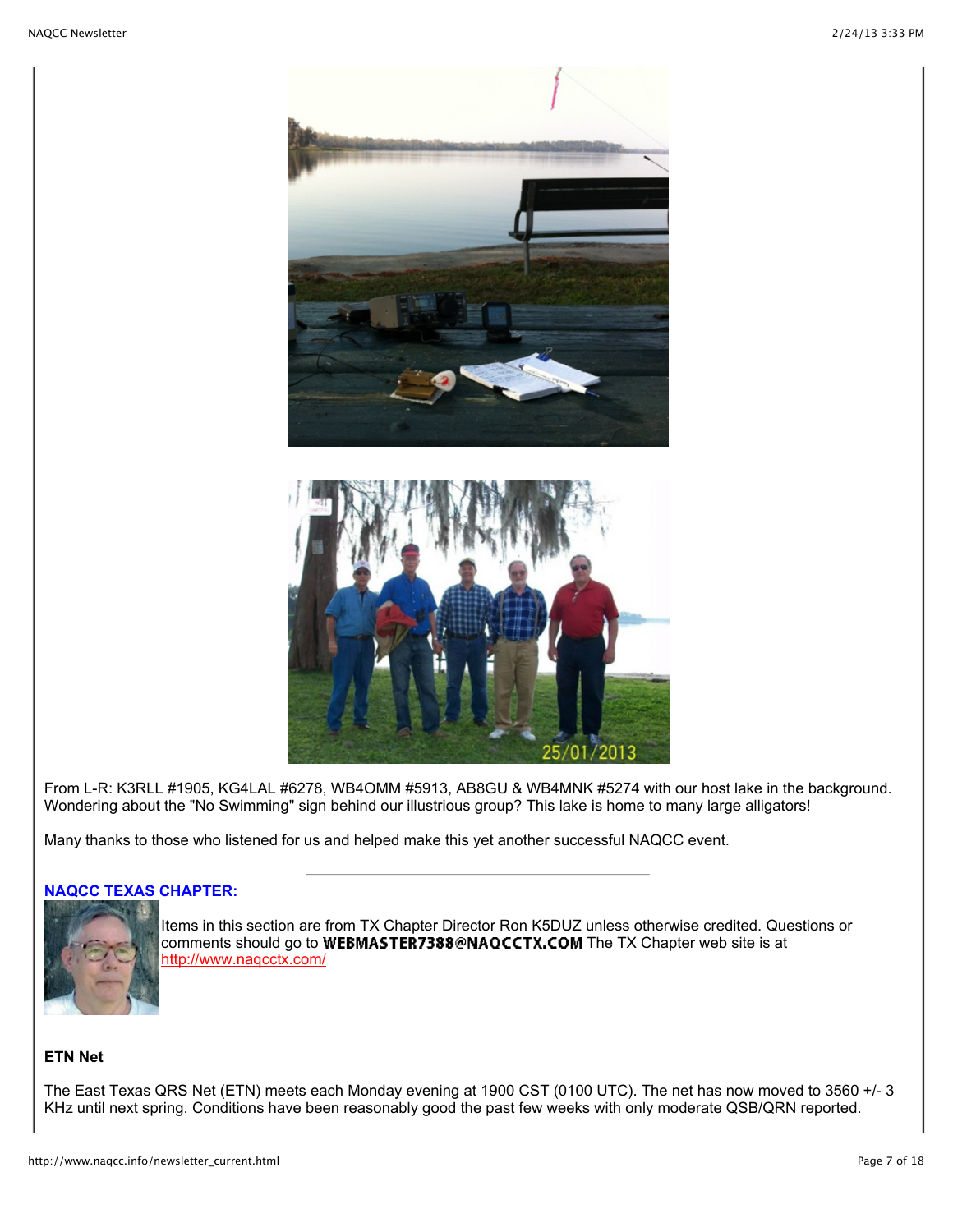Remember that QRO power is acceptable on the ETN net, so crank up the power if necessary to make yourself heard. The ETN net is open to all comers, not just stations in Texas, so if you hear the net in session please check-in with Allen, KA5TJS, #4512, the NCS.

#### **January Sprint Results**

A successful January Sprint, again in spite of an almost dead 20m band and marginal 40m band. 80m was where the action was. Robert, W5YDM, #3295, placed 3rd overall. Congrats, Robert! Seven Texas stations sent in their logs, so that is an above average turnout. Every log and QSO counts, so my thanks to all those that participated! 80m may be the best band for the next month or two, so a little effort to improve an existing 80m antenna or to put up one for 80m probably would pay big dividends.

The February Sprint will be on Tuesday, the 12th (Texas time).

Please show your support for QRP CW by making at least one contact in the Sprint and submitting a log. Full details are on the NAQCC website. See you in the Sprint?

Remember that all NAQCC members located in Texas (389 at last count) are automatically members of the Texas Chapter. We would love to hear from you about any of your recent ham activities, new QRP rig or antenna.

# **NAQCC WESTERN PENNSYLVANIA CHAPTER:**

Items in this section are from John K3WWP unless otherwise credited. Questions or comments should go to **NAQCC33@WINDSTREAM.NET** All chapter news can be found ONLY here in this section of the newsletter.



Mike KC2EGL and I have been getting together regularly for our always enjoyable sessions eating (top priority - HI), ham radio projects, and too long a list of other things to mention here. That's the great benefit of our NAQCC chapters - a means of personal fellowship with other members. It's hard to understand why more areas don't form chapters of their own.

One of our latest projects is figuring out the use of an SDR program with our KX3 rigs so we can quickly scan a band for activity with the panadapter feature of the program. Neither of us has had any experience interfacing rigs and computers. We both use GenLog for contesting, but that is just for logging and a quick way of dupe checking. We have no actual connection between the rig and GenLog. So figuring out the SDR program was pretty much like a kid learning to tie his shoelaces, having never tied them himself before.

The program suggested by Elecraft in the KX3 manual was HDSDR, so that was installed and tried out with mixed results. We got a panadapter display but it didn't behave in any way like we thought it would. After some more research, we found that a .dll was needed to work with the program. That was Omni-Rig which provided the final handshake between rig and HDSDR. Now things were working better, but still not completely as it should.

Further Internet research - the HDSDR has no real manual - turned up some settings for HDSDR and Omni-Rig to make them work with a KX3. That did it. After applying the settings, everything worked much better although at the point of writing this, there still has to be a little fine-tuning to make it totally satisfactory. Right now, the panadapter works just like it should. It shows a wide spread spectrum display with blips for each signal in that frequency segment. Clicking on a blip immediately brings that signal into the passband of the KX3.

Mike's computer is currently in the shop, but as soon as he gets it back, he'll make another visit and we'll hook up HDSDR to his system. He has a laptop, and as far as I know, having never used a laptop, they don't have a stereo line input to their sound cards in most cases. So Mike will probably have to purchase an external USB sound card for HDSDR to work in his case.

Otherwise on our visits we've been enjoying our other common interests. We've watched a lot of good videos on YouTube like episodes from the British comedy series "Doctor in the House" and the British ITC secret agent adventure series "The Champions". We also did a lot of sports trivia and research into different league sports. One thing we wondered while out eating at Ponderosa was which is the largest city in the USA without any team in the major sports leagues of MLB, NFL, NHL, NBA, MLS. We're not giving the answer here. We'll let you figure it out if you wish.

**THE PHIT QRP** ( **ORP HIRTING** 

**5. NAQCC QRS NETS:**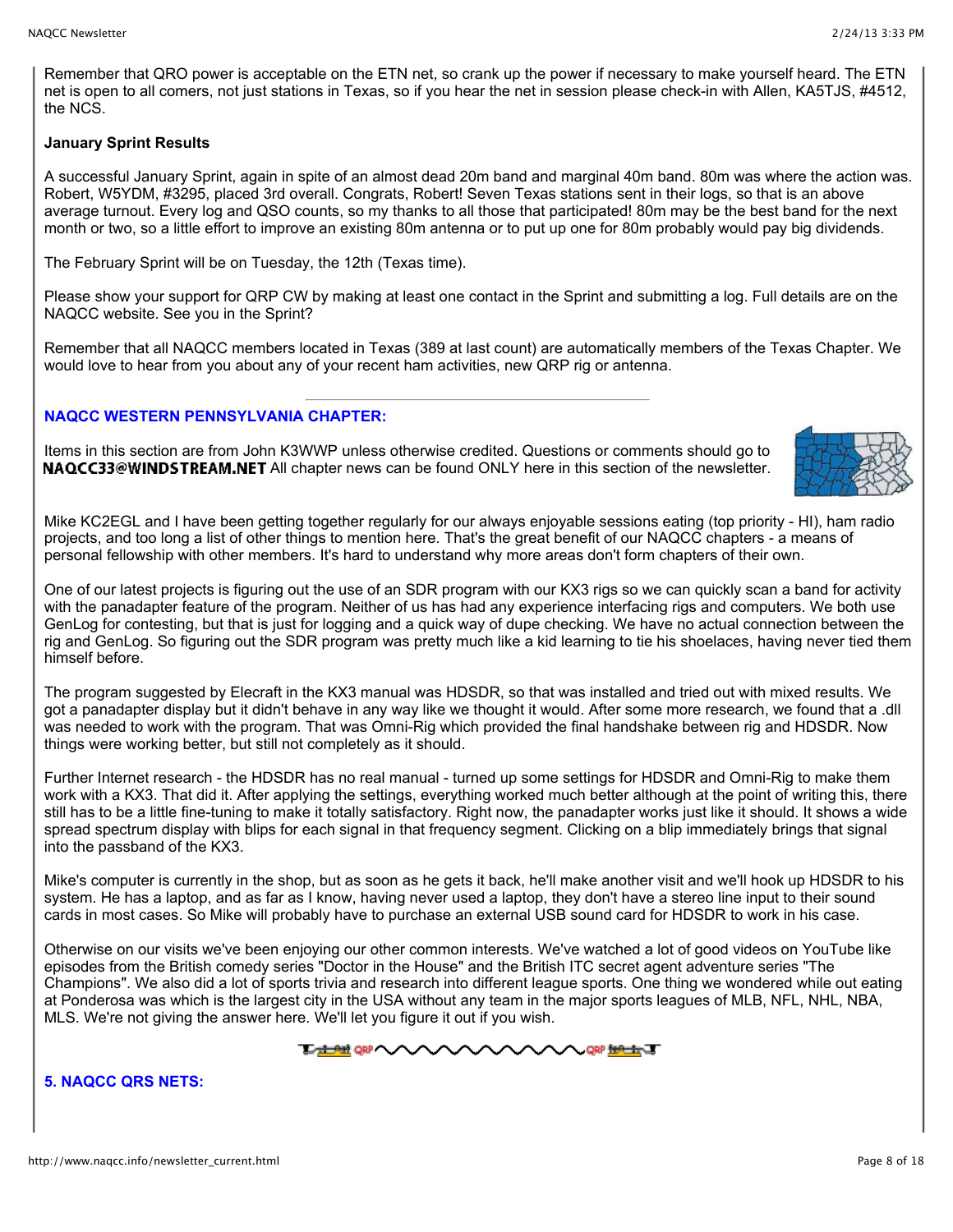News and net reports in this section are from QRS Net Manager Craig N4PLK unless otherwise credited. Questions or comments should go to N4PLK@VERIZON.NET **Please welcome Robert KG4KGL, new NCS for the East Coast Net (ECN). Please support this net by checking in on Thursdays at 8:00 PM Eastern Time on 3.560 MHz. 73, Craig N4PLK NAQCC # 5775 QRS Nets Manager n4plk@verizon.net NAQCC Main QRS Net (NQN) - Sunday, 8:00 PM Eastern Time, 3.560 Mhz 1-13-13 N4PLK (NCS) -9- N4PLK W4HH K3NLT N6TLU W3HI N9RLO K1IEE KB3YOW W3TTT 1-20-13 N4PLK (NCS) -8- N4PLK W3UEC N9RLO K3NLT W4HH KE3HL W3TMB N8IUP 1-27-13 N4PLK (NCS) -11- N4PLK W4HH K1IEE K3NLT W3TTT W3HI W3UEC KU4GW N8IUP N3BNQ W4QO 2-3-13 N4PLK (NCS) -8- N4PLK K3NLT KE3HL W3UEC K1IEE N8IUP KD8FKD N3BNQ NAQCC East Texas QRS Net (ETN) - Monday, 7:00 PM Central Time, 3.560 Mhz 1-14-13 KA5TJS (NCS) -5- KA5TJS KE5YUM KE9DR KE5YGA KG0YR 1-21-13 KA5TJS (NCS) -4- KA5TJS KE5YGA W0CC KG0YR 1-28-13 KA5TJS (NCS) -6- KA5TJS KM5DY W5IQS N5DRG KC4UMS KG0YR 2-4-13 KA5TJS (NCS) -5- KA5TJS KE5YUM KD5EDB W5IQS KE5GRQ NAQCC Pacific NorthWest QRS Net (PNW) Thursday, 7:00 PM, Pacific Time, 3.574 mHZ 1-17-13 KE7LKW (NCS) -6- KE7LKW N6KIX K7ZNP NX1P VE7DWG WB4SPB 1-24-13 WB4SPB/7 (NCS) -3- WB4SPB/7 NX1P VE7DWG 1-31-13 KE7LKW (NCS) -9- KE7LKW KR5RR VE7DWG N6KIX K7ZNP W7MWF WB4SPB NX1P KD7HXN NAQCC Rocky Mtn Regional/Continental QRS Net (RMR) Tuesday, 3:00 PM Mountain Time, 14.0625 Mhz 1-15-13 WC7S (NCS) -3- WC7S KE6IOI KG0YR 2-5-13 WC7S (NCS) -7- WC7S K2HT K0DTJ K8CV AK4YH KA4RUR N3SW NAQCC Rocky Mtn Regional/Continental QRS Net (RMR) Thursday, 3:00 PM Mountain Time, 14.0625 Mhz 2-7-13 WC7S (NCS) -6- WC7S K2HT W5HNS WA7SSA N9RLO K0DTJ NAQCC East Coast QRS Net (ECN) - Thursday, 8:00 PM Eastern Time, 3.560 Mhz 1-24-13 KG4KGL (NCS) -2- KG4KGL N4PLK 1-31-13 KG4KGL (NCS) -1- KG4KGL 2-7-13 KG4KGL (NCS) -2 KG4KGL NI2F TAM OF WWWWWWWWW**T

#### **6. NAQCC CW ASSISTANCE PROJECT:**



Items in this section are from CW Assistance Project Coordinator Ron K5DUZ unless otherwise credited. If you are interested in helping out or need help with any CW and/or QRP matters contact: K5DUZ - NAQCCSKED@FLASH.NET

For much more helpful CW info, see the [CW Assistance/QRS Nets](http://www.naqcc.info/cw.html) section of the web site. As Ron stated, a full overhaul and update to this section will be coming soon. Hopefully that will be before our NAQCC article in CQ Magazine hits the stands near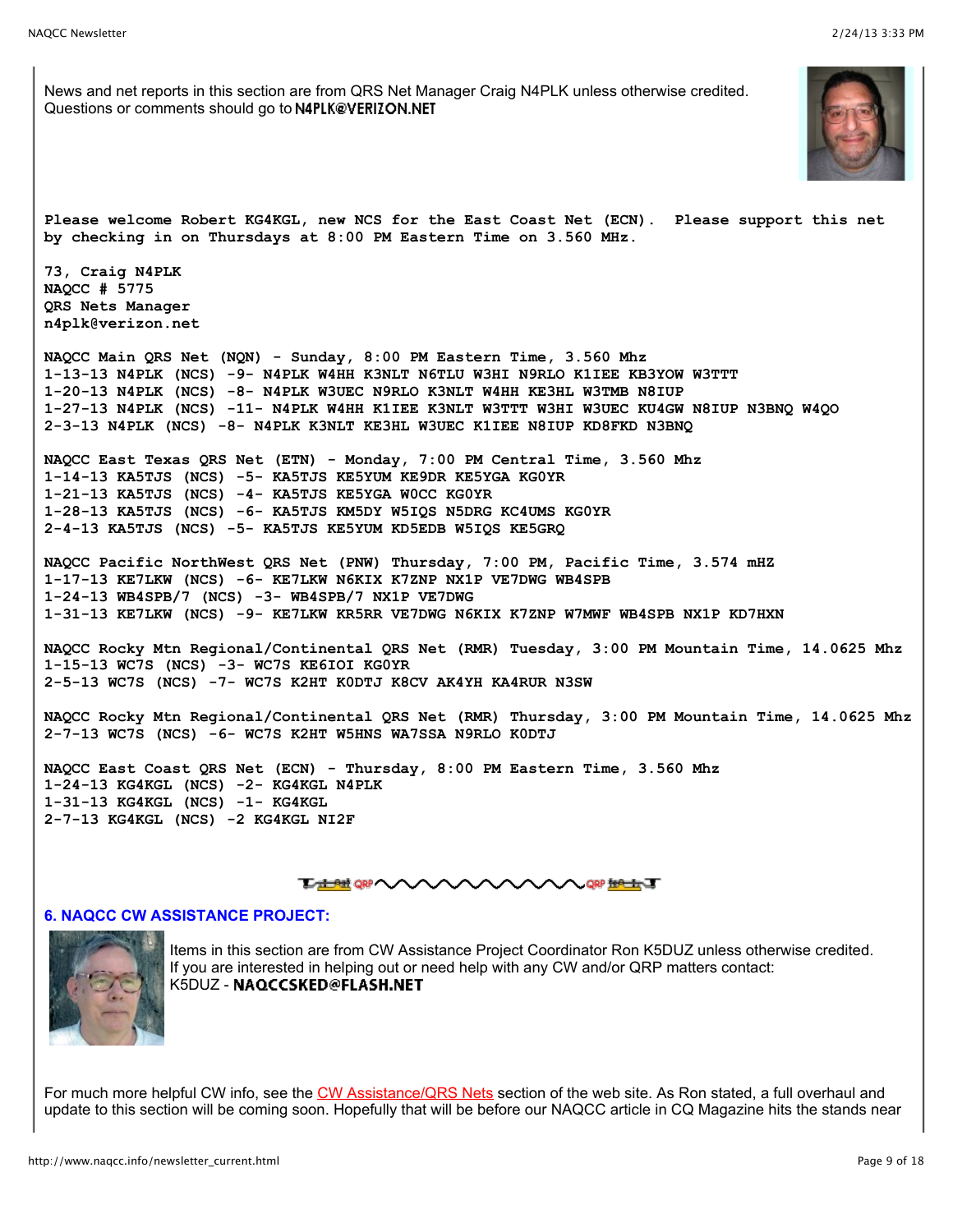#### <del>ᅚᇸᅋ</del>ᇭᄉᄉ **NORP THAT THE CONDENTITY**

# **7. CW CARTOON OF THE MONTH:**



Let's take a comedy and/or nostalgia break now courtesy of Dick Sylvan W9CBT NAQCC #2062. Dick has been a long-time QRP/CW operator. One of his many talents is being a cartoon artist. Dick's cartoons appear monthly in the K9YA Telegraph, a free ham radio eZine, where he is staff cartoonist. The NAQCC is very honored to reprint Dick's cartoons originally published in the [K9YA Telegraph](http://www.k9ya.org/). Dick has also authored a book entitled "Hi Hi - A Collection of Ham Radio Cartoons" available via [his web site.](http://www.k9ya.org/w9cbt/) Dick's cartoons made their debut in our NAQCC Newsletter Issue #058, November 17, 2007, and a new cartoon currently appears in every issue.



"I've Never Seen The Band's So Dead"



## **8. RECENT AWARD WINNERS:**

Friendship Club Awards: 0016 N8XMS - 12/10/12 0017 K1YAN - 1/9/13 0018 W4DUK - 1/14/13

#### Endorsements:

300 Points: 0016 N8XMS - 12/10/12 300 Points: 0018 W4DUK - 1/17/13 400 Points: 0016 N8XMS - 12/22/12 500 Points: 0016 N8XMS - 12/22/12 600 Points: 0016 N8XMS - 12/22/12 700 Points: 0016 N8XMS - 12/22/12 1300 Points: 0008 NW2K - 1/22/13 2100 Points: 0001 K3WWP - 11/16/12 2200 Points: 0001 K3WWP - 12/25/12

1000 MPW Awards: 0155 WH6LE - 12/02/12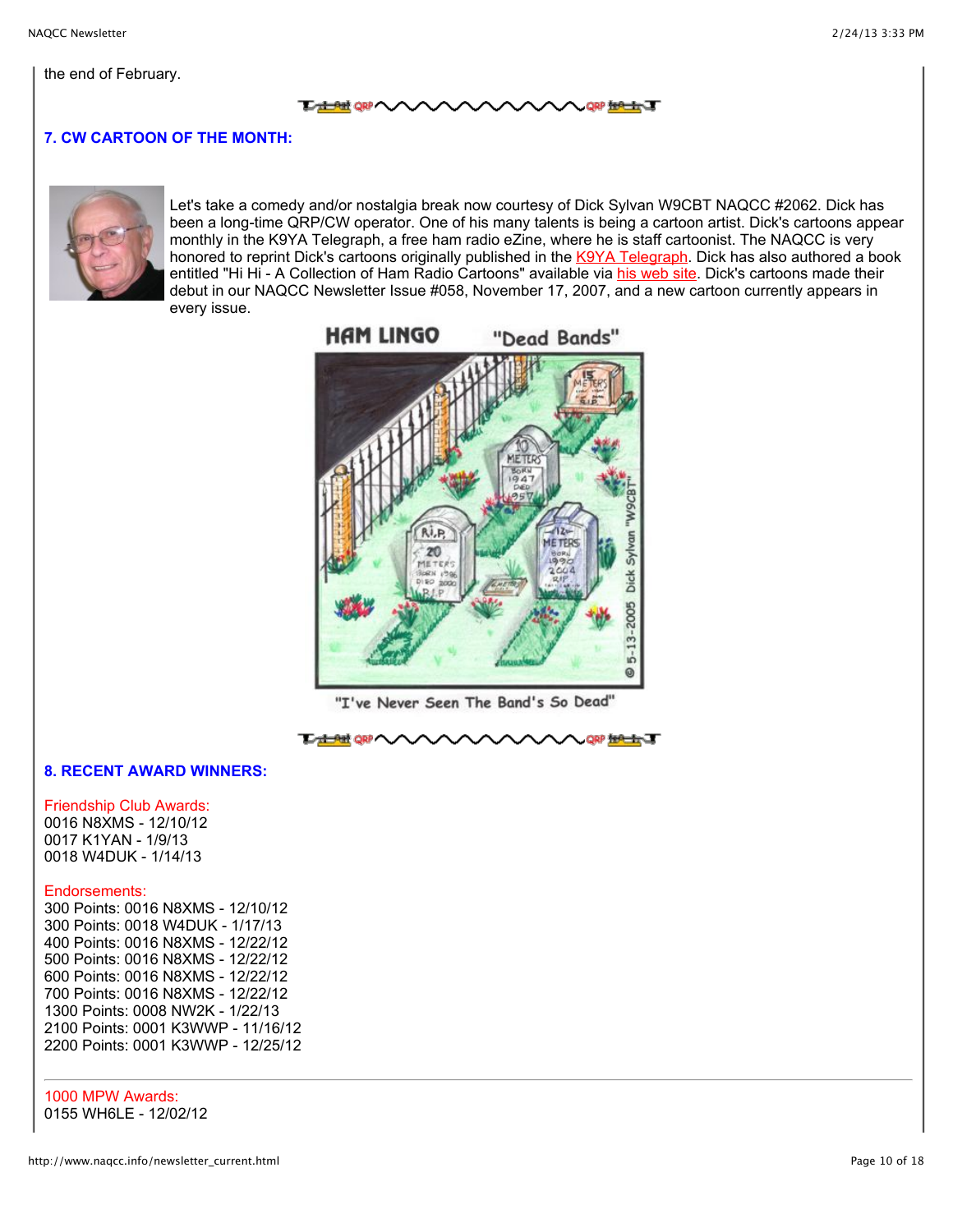0156 WH6LE - 12/10/12 0157 WK3N - 12/23/12 0158 ND9M - 1/9/13

#### KMPW 100 Awards SWA:

KMPW 100 Awards SWA/GAIN:

Honor Roll SWA Update: K3WWP 1,039 - 12/1/12

Honor Roll SWA/GAIN Update:

## Participation Awards:

Year 2012 W1: K1IEE - 1/1/13 W2: W2JEK - 1/1/13 W3: K3WWP - 1/1/13 W4: KU4A - 1/1/13 W5: TBD (KE5YUM and/or W5IQS) W6: TBD (K6CSL, KA6AIL, WK6L, K6MGO still mathematically alive) W7: NU7T - 1/1/13 W8: N8XMS - 1/1/13 W9: W9UX - 1/1/13 W0: K9OSC/KD0V (tie) - 1/1/13 VE: VE3FUJ - 1/1/13 DX: PA5LR - 1/1/13 FREE FISTS Membership/Renewal - W9UX

## QSO-a-Day Awards:

Full Year 2012: 0001 W9UX - 12/31/12 0002 K3WWP - 1/6/13

One Month 2013: 0001 WY3H - 2/7/13 (Month of January)

#### Endorsements:

0001 W9UX Full Year 2012 - Simple wire antennas for all QSOs - 12/31/12 0002 K3WWP Full Year 2012 - All 9 HF bands used - 1/6/13 0002 K3WWP Full Year 2012 - Simple wire antennas for all QSOs - 1/6/13 0001 WY3H One Month 2013 - Simple wire antennas for all QSOs - 2/7/13

#### 2XQRP Awards:

#### 30-30 Awards:

One month 0024 WY3H (Nov 2012) - 12/3/12 0025 WY3H (Dec 2012) - 12/10/12

#### Magnum:

0008 WY3H (Oct-Nov-Dec 2012) - 12/10/12

#### Alphabet Prefix USA Awards:

Alphabet Prefix World Awards: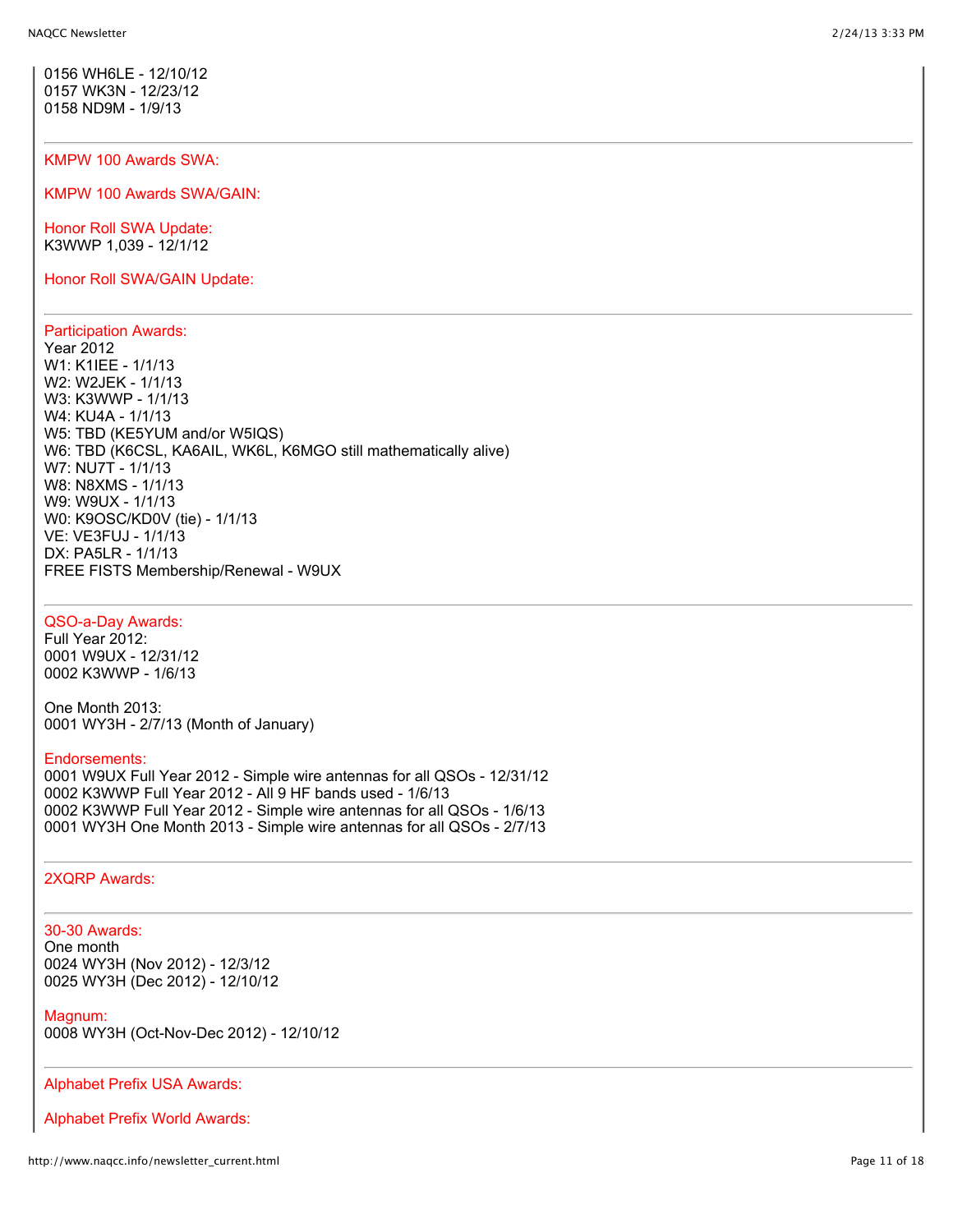Honor Roll USA Update:

Honor Roll World Update:

DXCC Category A (QRP) Awards: 0010 - N8XMS - 12/4/12

DXCC Category C (QRPp 50 countries) Awards:

Suffix Words - SWA Awards:

Suffix Words - SWA/GAIN Awards:

Honor Roll SWA Update: N8XMS - 200 - 12/4/12

Honor Roll SWA/GAIN Update:

WAC Category A (QRP) Awards: 0022 - N8XMS - 12/4/12

Endorsements:

WAS Category A Awards: 0019 - N8XMS - 12/4/12

WAS Category B (2X QRP) Awards:

WAS Category C (QRPp) Awards:

Endorsements Category A:

## WAVE Category A Awards:

WAVE

Heartiest congratulations to W4DUK on becoming the 18th member of our prestigious Friendship Club award. Many more of you are eligible for the award solely from your NAQCC sprint QSOs. In fact there are many ways to earn the FC award:

1. Simply work 200 different members since 1/1/2005 - either before or after they became a member - no need to exchange numbers on the air. Those are one point QSOs.

2. Simply work 100 different members in our NAQCC sprints - in this case, they have to have been members at the time of the QSO - easy to tell from your sprint logs because they will have sent you their member number. Those are two point QSOs, as are all contest/sprint QSOs.

3. The best way to honor the true meaning of the Friendship Club award - make 50 QSOs with members after they became members and get to know them better by finding out more than just their rig and weather. Perhaps they work on a newspaper, are also a member of FISTS, love fishing or hunting, are an active gardener... and a myriad of other things. Those are four point QSOs.

4. Any combination of the above three methods that takes you to the required 200 points for the basic FC award. It takes a little more effort than earning other club's 'worked members award', and we think that makes it more meaningful (and puts more CW on the air) than getting an award by just a quick number exchange QSO.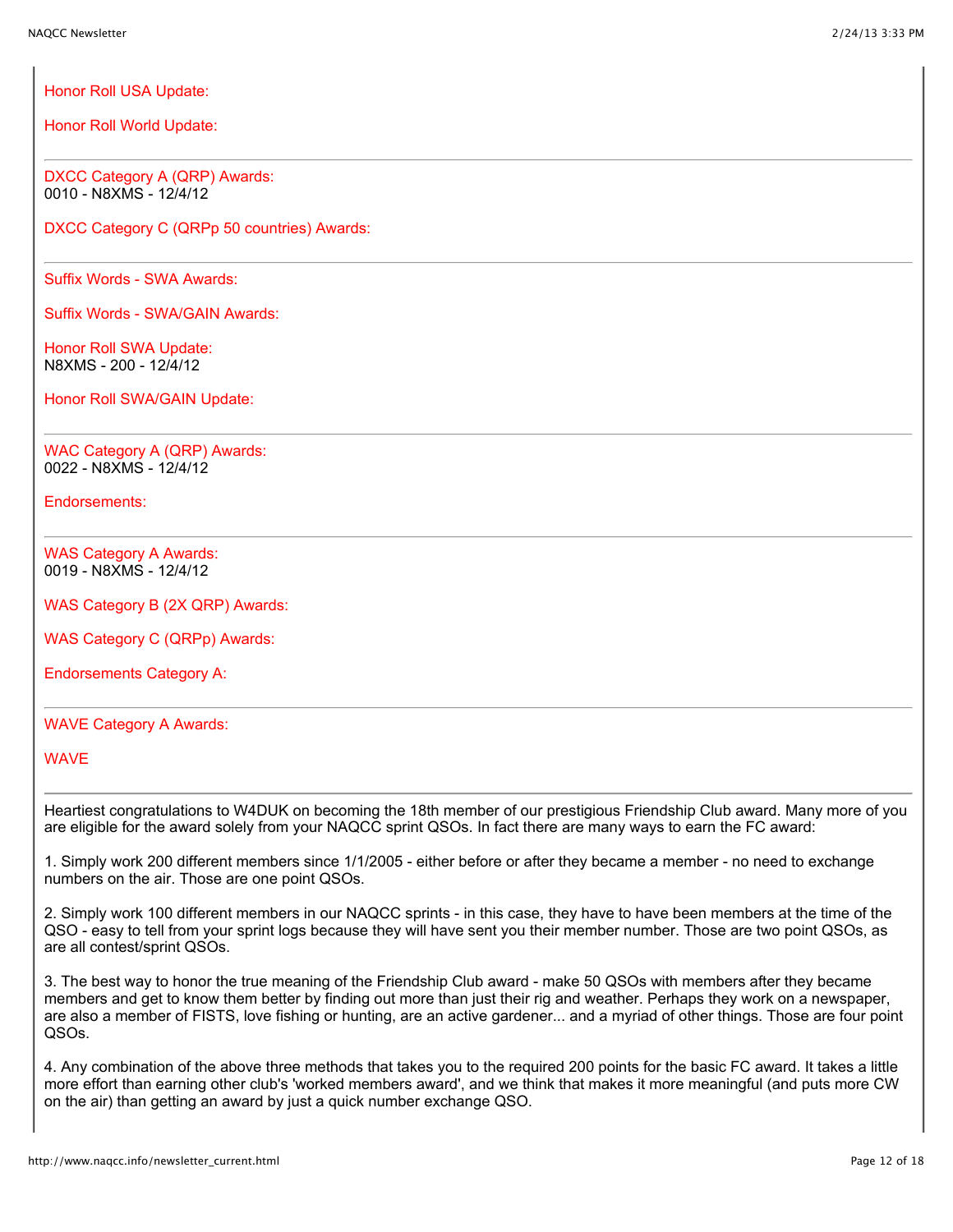For a complete listing of our award winners and more details, see [Awards](http://www.naqcc.info/awards.html) on the web site.

**L<del>ADA</del> QRP (VV AARTHET** 

# **9. MEMBER SPOTLIGHT:**



This section is managed by Paul N8XMS and any questions about it should go to  $N8XMS@ARRL.NET$ . Paul selects members at random and asks them if they would like to be featured in the Member Spotlight in the newsletter.

# **Lee Hiers AA4GA #5415**



I was first licensed in 1976, upgrading to Extra about eight months later in an attempt to never having to bother with the code again. A funny thing happens though when you actually gain a bit of proficiency with the code - you start to enjoy it! I have operated a lot of phone over the years, but now operate over 99% CW. My primary interests were operating in contests and chasing DX, and I upgraded my station to a tribander and 40m Yagi along with a kilowatt. But because my station wasn't quite competitive enough, nor my skills quite good enough to hang with the "big boys", I normally operated at the 100 watt level. I even owned an Argonaut 509 for a short while and dabbled in QRP, although it was never my main rig, nor preferred mode of operation.

My on-the-air activities had dwindled to only operating a handful of contests a year, with very little operation outside of contests. Eventually, that led to a few years where I was completely QRT. Then, a couple years ago, I was spending a lot of time at my fiance's apartment and was wanting to get back on the air. I decided that QRP would be more appropriate from the apartment as a TVI preventative. I had always read the QRP articles in QST and CQ, and enjoyed reading of the exploits of W1FB, W7ZOI, K8EEG, etc. and knew I should be able to make some QRP contacts with a simple portable setup. So, I purchased a Yaesu FT817ND and a little auto-tuner. I quickly discovered that I could take a small doublet or end-fed wire out to a park and spend a couple hours making QSOs with battery power running five watts. It was great!

We have since moved out from town, and I now have an 80m doublet up, occasionally augmented with another small wire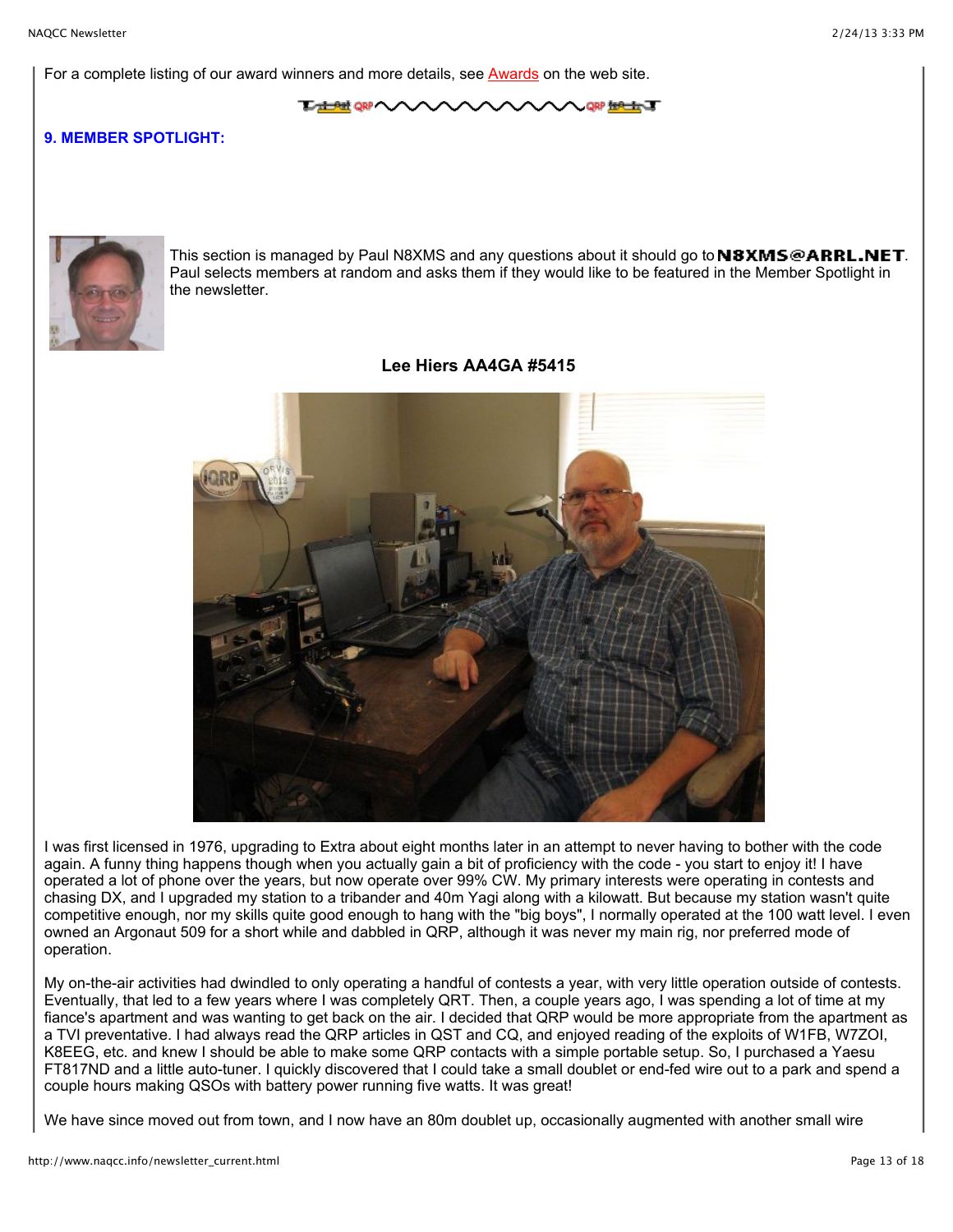antenna. I would like better performance and would eventually like to put up some larger antennas, but the convenience of an auto tuner and the doublet is hard to beat. And, it doesn't work too badly either! I'm still primarily a contester and a DXer, and so far, in 21 months of exclusive QRP operation, I've worked over 150 countries. I've recently upgraded to an Elecraft KX3, and have started building a bit of QRP equipment, most notable is one of KD1JV's ATS-3b transceivers. I've started participating in SOTA and have activated a few summits using a simple wire antenna of 30 feet hung as a sloper.

I was really happy to learn of the NAQCC early in my QRP career - the Sprints are my favorite aspect of the club, and I've taken inspiration from all the folks that operate them with small antennas. My favorite sprint was the milliWatt Sprint I entered in 2011. I was so surprised at the number of stations I could work with such low power! Unfortunately, I haven't operated the Sprints as often as I would prefer, but do get on for them when my schedule allows.

As far as the future goes, I just hope to continue working QRP, chasing DX and operating as much as I can. Hopefully I'll be able to eventually get some antenna improvements done, and I am trying to do more building, moving away from kits. Another project of mine is maintaining an unofficial QRP DXCC standings list since the ARRL doesn't endorse the QRP DXCC. There are a lot of QRP operators with inspirational QRP country totals out there - everyone is invited to submit their totals to me at [www.aa4ga.com/p/qrp-dxcc.html.](http://www.aa4ga.com/p/qrp-dxcc.html)

For past member spotlights and past featured members, see the [Featured](http://www.naqcc.info/pictures_featured.html) pages on the web site.

# **LABRORE**

# **10. NEWS ITEMS AND ARTICLES BY OUR MEMBERS:**



This section is a forum for you to tell other members what you've been up to on the ham bands or to submit an article dealing with some aspect of CW and QRP operation or equipment. Examples might include, but not limited to, antenna projects, QRP and/or SDR equipment, tuners, battery technology, keyers, logging, or other related topic of interest to the QRP community.

Send your news items and articles to our news editor Paul KD2MX at KD2MX@ARRL.NET. Deadline for submitting news items for the next newsletter is Feb 7. For your convenience any links in this section will open in a new browser window so you can come immediately back here to the newsletter just by closing that extra

window. DISCLAIMER: Any views expressed in this section are those of the member submitting them, and may or may not be those of the NAQCC or its officers.

 **From John K3WWP #0002 FC 1** - My latest ham radio project is fooling around with HDSDR, a Software Designed Radio program with a spread spectrum display to interface with my KX3. Now I'm a traditionalist and don't really believe in interfacing computers and radios, but I thought the spread spectrum display would help me quickly check a band for activity since because of my NAQCC work and other activities I don't really have all that much time to get on the air. That would allow me to see at a glance in a few seconds if a band is active or not and save me a lot of time. I'm learning more and more about the setup as time goes by and I find time to experiment a bit. I've now gotten the KX3 and HDSDR to communicate with each other, and it is really neat to see how they work together. I've still got a lot to learn about fine-tuning the setup, and it's not easy without a manual for HDSDR. There are a lot of good third-party quasi-manuals on the Internet, but still nothing that explains everything as an official manual would.

January was a fun month here with our NAQCC combination challenge and our two sprints. Other than those activities though, there was not much else happening to talk about as far as on-air activities. There was very little DX to be worked - at least when I was on the air. I probably missed some good openings now and then. It was nice to spend a couple visits with Mike KC2EGL which was explained in detail in the WPA Chapter News above.

Speaking of Chapter news, I was delighted to read that because of our policy of allowing members who are also members of one of our chapters to use our mail list to publicize their portable operations that the FL Chapter had one of their most active ever portable operations. Oh, and sounds very nice to be able to operate portable during the winter months, something that is not at all even remotely practical in cold snowy Pennsylvania. We have to wait for spring, summer, and fall here to avoid frostbite, hypothermia, etc. HI.

**From Bob W5YDM #3295 -** The NAQCC soapbox always contains member comments about how their "poor" antenna limited their contacts. I have overheard many QSOs on local repeaters as well as seen many posts made to Yahoo groups that echo the same frustrations. I've heard many repeater QSOs where the participants wail and gnash their teeth over antenna problems because they live in restricted subdivisions. They recite antenna theory back and forth, as though they are knowledgeable and always come to the conclusion that simple wire antennas at low heights don't work well, referring to them as NVIS systems. Two antennas that are frequently mentioned, but always rejected, are low dipoles and end-fed wires.

At my location, I have a seven-band fan dipole system which is only 18 feet high at the apex and is fed with 100 feet of RG8X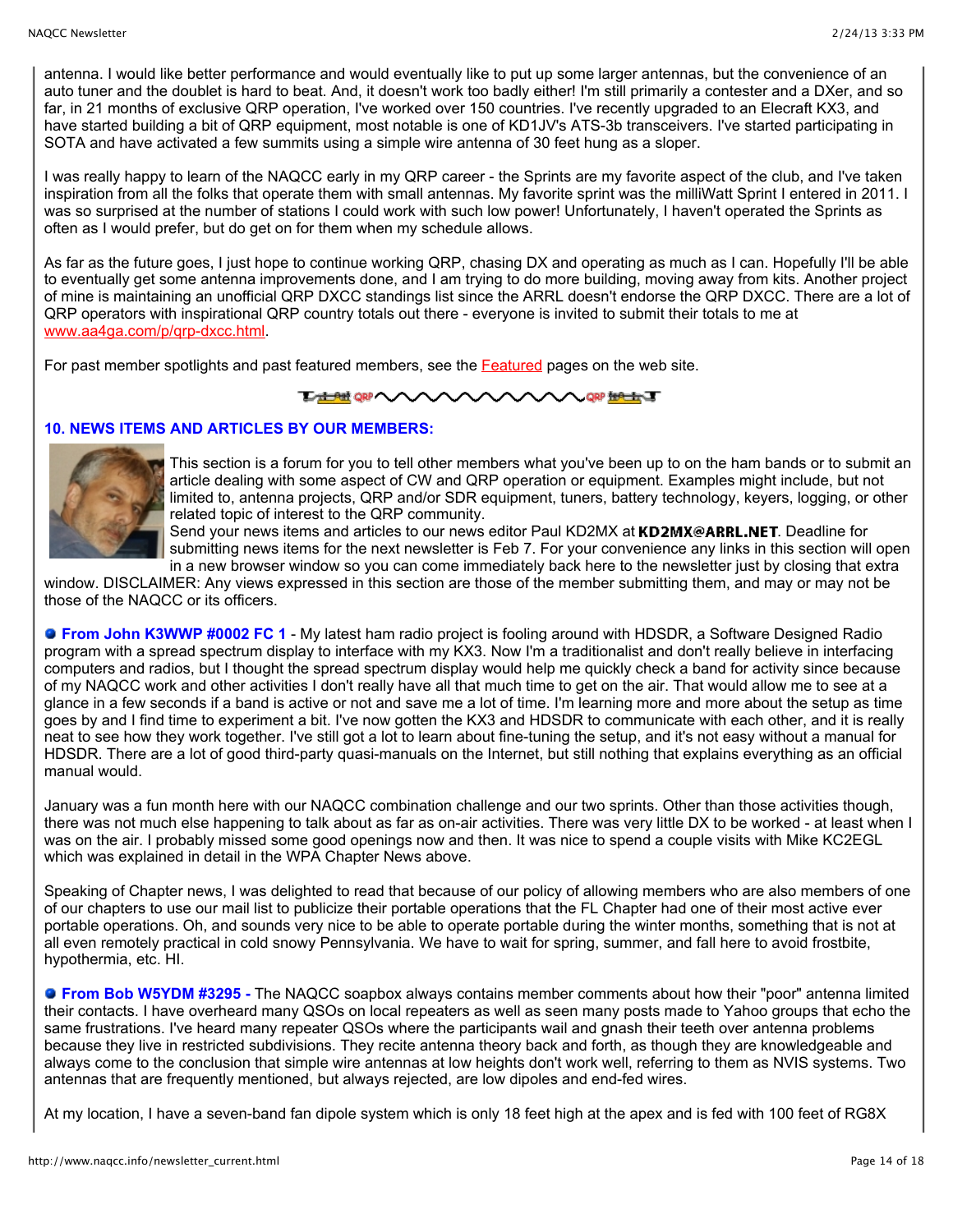that runs under the roof overhang to the window where it takes two sharp bends and is mashed between the window and the metal frame even though we have all read that you can't do that with foam coax. Fans with more than two or three dipoles are impractical, or so we've been told, but mine has six dipoles and has no more than a 2.5:1 SWR over any of the seven bands that the internal tuners of both my FT-950 and K1 match with ease. Using my external manual tuner, I can also use the fan on 30m, making it an eight-band system. I don't work 160m or 60m but I'll bet it would communicate on those bands as well.

My other antenna system is a 80-90 feet long, end-fed sloping length of #14 insulated electrical wire that runs from my front porch across several short trees to a branch about 30 feet high in a tree across the yard. I have aluminum soffit trim and the wire touches it snugly where it comes up under the roof overhang at the porch. It then wraps around a metal shower curtain pin before dropping down to the radio. The tuner in my 4-band K1 has no problem tuning 40-30-20-17 meters to a 1:1 SWR. I like to sit out on the porch on a cool, sunny day and work whomever I hear, which almost always includes two or three DX stations.

In the past year, using only my fan dipole and end-fed wire systems, I have completed DXCC, DXCC Diamond, DXCC QRP, Worked All States, and if you guys in North Dakota would stop shoveling snow long enough to get on the air and give me a LOTW for a QRP QSO, I could also get WAS QRP. All these certificates are CW only, which is the reason it was all possible. Those who think they have antenna problems would do well to put the microphone away in the closet and drag out the key.

I have even used a Hamstick clamped to my car trailer hitch to work several states and DX with the K1. There is no reason to blame your "poor" antenna for a lack of QSOs. If you can't make a CW contact with something that even resembles an antenna, then check the back of your radio because it is probably disconnected.

**From Barry NF1O #1637-** My Nine QSO Contest Operation -- Nine QSOs in a contest does not sound like a lot but I was very happy to get them. A while back I stumbled upon Steve's (VE7SL) web page about a 1929 TNT transmitter. It can found here: <http://members.shaw.ca/ve7sl/tnt.html>.

I was intrigued, and with a little more research I found out about the AWA Bruce Kelley QSO party. This is a contest scheduled over two weekends in December, the same weekends as the 160 and 10 meter contests. The contest is played on 160, 80 and 40 only, and points are given only for working other 1929 or older designed transmitters. Any receiver can be used but the transmitter has to be made from a 1929 or older design and with parts that were available in 1929. In the process of participating, I learned old time acronyms like TNT, (Tuned, not tuned); MOPA, (Master oscillator, power amp); TPTG, (Tuned plate, tuned grid); and gained a lot of respect for the hams of old.

After finding the components to build my own 1929 transmitter, (from Nearfest as well as some friends) I decided on the Hartley style due to it being a slightly easier design. I also decided to use a UY-227 vs. the Type 45 tube because the UY-227 has a separate cathode which would contriute to the easier design criteria. I also chose the UY-227 due to the present day value of the different tubes. The Type 45 is much more expensive so I figured I would do the experiments with the cheaper tube. Both were available in 1929 so either qualified.

I built my transmitter and power supply in the old Breadboard style as they would have done in the 1920s. For the contest, I hooked up a temporary dipole for 40m (I built my transmitter for 40 only) and set it up on the dining table for operating. Since any receiver could be used, I built a neophyte receiver from a kit I picked up a few years ago. I got on the first weekend and could hear several obvious 1929ers (they do not have the perfect tone that my K3 has) and called several . I got no replies and even changed to my IC706 for receive so I could tell that both were on the same frequency as the neophyte is a bit wide. After the first week I had no QSOs and was disappointed. I sent off an email to the folks on the AWA group and was told that the coupling coil would need series capacitance in order to match well to modern coax fed antennas. I grabbed a dual 365 from my junk box and kludged it in. I used a small lamp to check for actual RF going out (2-3 watts).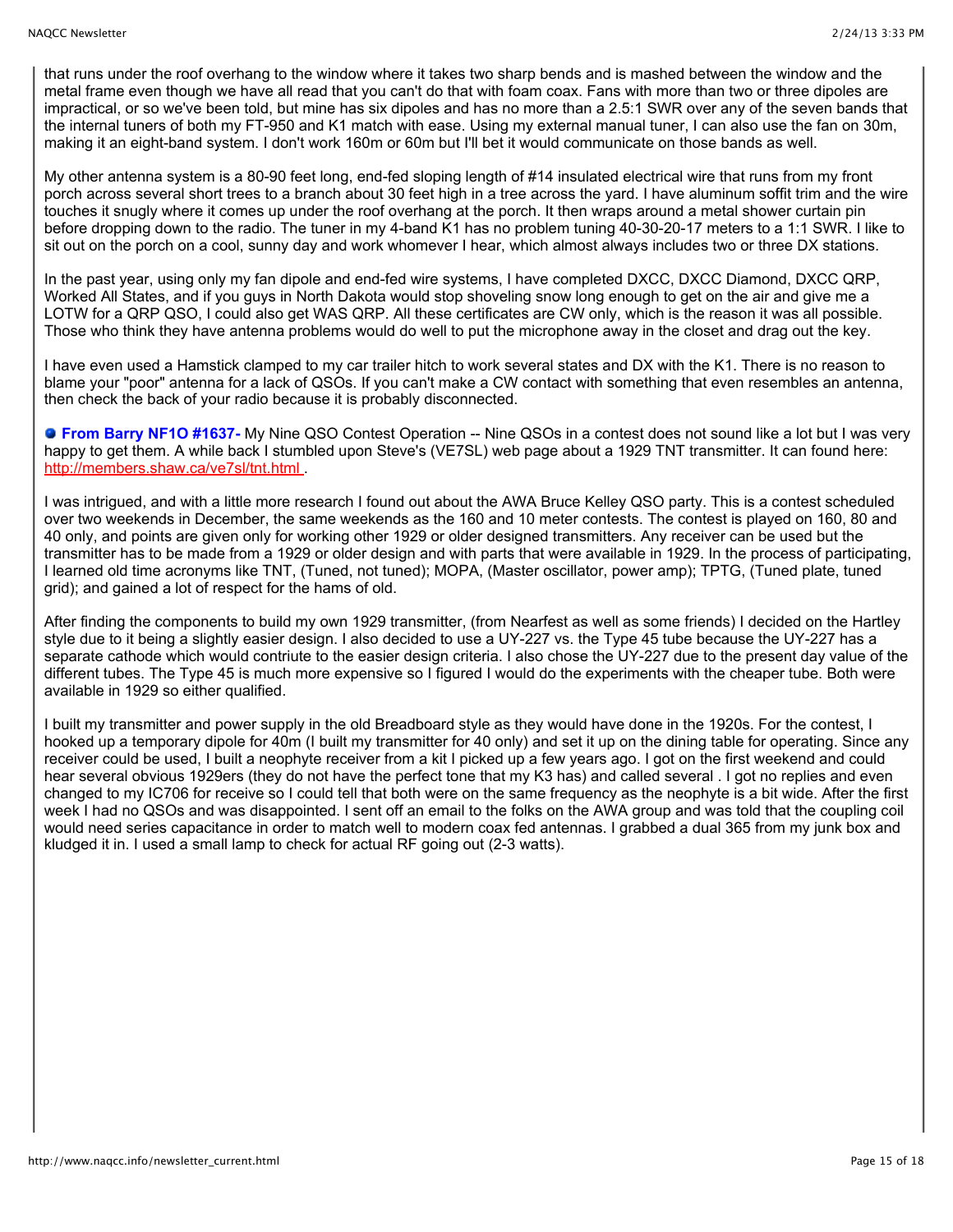

Before the contest, I set up a sked with a friend (K1KXN) a few miles away to see if it worked. He said I was hard to copy because he wasn't used to copying chirpy signals but he was hearing me. So the weekend came and I took some breaks from the 10 meter contest and got on with the 29er and the 706 and was very happy when my first QSO was NC (K4JYS). After that I worked eight more stations which was everyone that I heard.



I believe that the top finisher had about 70 QSOs and that was on three bands over two weekends. I really only had QSOs on one weekend and one band so I was very happy with my nine QSOs. For a QRP contest with very tight restrictions, I had a great time building, testing and contesting with a rig that was around the year that my father was born. I did it all the old way. I used a 1920s straight key and yes, I even used a paper log. (I did scan and email it to the contest sponsor )

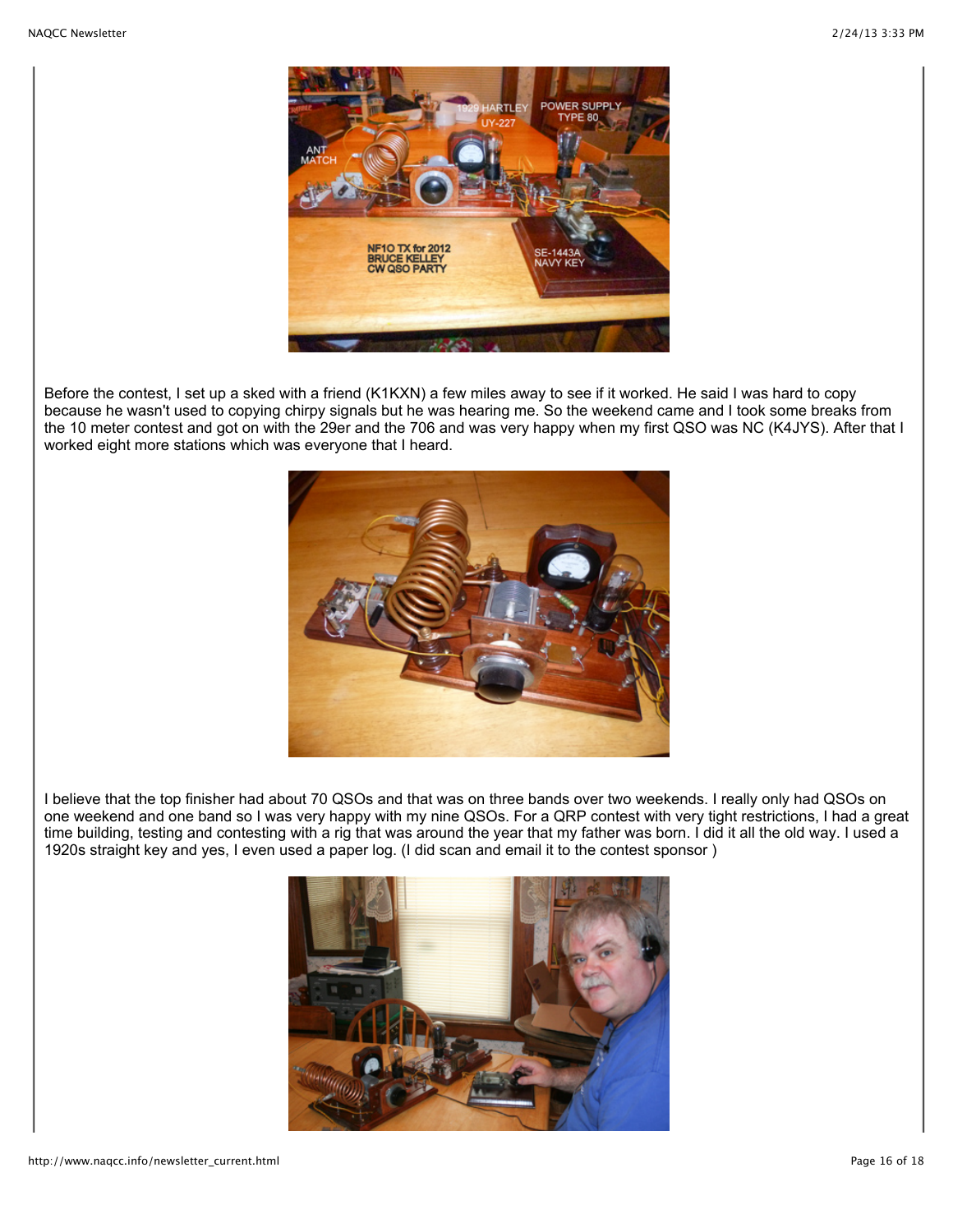Even though I did not break any records, I had a very enjoyable time with this one and would encourage all to give it a try. Info can be found here: [http://www.antiquewireless.org/pdf/AWA\\_2012-2013\\_Event\\_Schedule.pdf.](http://www.antiquewireless.org/pdf/AWA_2012-2013_Event_Schedule.pdf)

**From Paul N8XMS #675-** NAQCC Member Bob Brock, K9OSC #3894, just had an article published in the latest issue of the QRPARCI's "QRP Quarterly". The article is about his homebrew wide-range antenna tuner and its picture even made the cover of the magazine.

**From Ken AB8KT #6338 -** I have casually played around with QRP for years, but never really tried chasing awards or contesting. I owned an FT-817 which I used portable. I built a few QRP kits and used them on the air now and then. Nothing serious.

This past year, I received a generous Christmas gift from my mother at our family Thanksgiving celebration. I knew she expected me to buy something and not just put it in the bank. I thought about it for a few days and decided the only thing I really wanted was an Elecraft KX3. So I ordered one and didn't tell my mother how much of my own money I chipped in. I also asked Elecraft to put a note in the box saying: From Mom, to Ken, Merry Christmas.

After ordering the KX3 I was now on a big QRP kick. I dug out my Yeasu FT-817 and got on the air. I started tuning around and heard a DX station operating split with a moderate pile-up. I called and he came back to me on the first call. Wow, that was easy. So I kept tuning around and I worked a couple more DX stations with no trouble, running 5 watts of CW. I started thinking, I wonder if I could actually work 100 countries running 5 watts or less? I am no great DXer. I do have DXCC (mostly at 100 watts, sometimes more power than that) but DX was never my primary interest in ham radio.

My only permenent antenna is a 130' wire, fed in the center with 450 ohm ladder line, suspended between two trees. The antenna center insulator is at 36'. I use the antenna on 160m-6m with a tuner. I do live in a nice location on a hill, at the end of a ridge, with the ground sloping away in three directions. But I don't own a tower, or any directional antennas. I sometimes use a temporarily installed Buddipole vertical (1/4 wave on 20m) with one radial. That antenna is clamped to the front porch railing.

In short order the KX3 was delivered. I got to open the box up in front of my mother. I told her, "This is what you bought me for Christmas", and I handed her the note from Elecraft. I opened the boxes and couldn't wait to try it out, so I hooked a 7 ah battery to it. I dug out an MFJ telescoping whip antenna and turned on the rig intending to just tune around and see how the receiver worked. The rig fired up on 40 meters in the CW band and right there was a W9 calling CQ. I hit the button for the internal auto tuner, waited on the tuner to quit making noise (I had no idea how to actually run the radio, I had just opened the box) and I called the guy while I was holding the KX3 like an HT with the paddle sticking out the side at 90 degrees from the way it usually is when the radio is sitting on a table. The guy came right back to me! Of course he gave me a bad signal report and I lost him by the second go-round, but I found the fact that he answered me amazing.

The next day I hooked the KX3 up in the shack and started chasing DX.

Fifty-seven days later, I worked my 100th DXCC entity using 5 watts, CW, and a simple wire antenna up 36' in the air.

Shortly after getting the KX3, my mother's health started to fail. I took her to the hospital where she stayed for over a month. This of course stressed me out to the max. In between visits to the hospital, I got my stress relief by operating ham radio. In fact, about all I did for a month was to sit at the hospital, operate ham radio at home, and sleep. Eventually we got the diagnosis: terminal cancer. I told the doctors that I was going to take her home and take care of her myself with the help of Hospice. . She slept most of the time and when she was comfortable and sleeping, I snuck down the basement and spent twenty or thirty minutes at a time on the air before going back upstairs and sitting with her. Finally when things got really bad, my sister came and we took turns taking care of my mother. On January 27, 2013 I worked my 100th DXCC entity running QRP CW. That same evening, a couple of hours later my mother passed away.

I can't thank Elecraft enough for taking the time to include that note with my KX3. It meant more to me than I can express.

# Club email address - NAQCC33@WINDSTREAM.NET

The publication of our next newsletter will be announced via email to all members for whom we have a valid email address unless you specifically have unsubscribed from the email.

Past on-line newsletters beginning with issue #042 are now archived on the site. So if you missed seeing any past issues, you can check them out in the **archives** indexed by Don K3RLL.